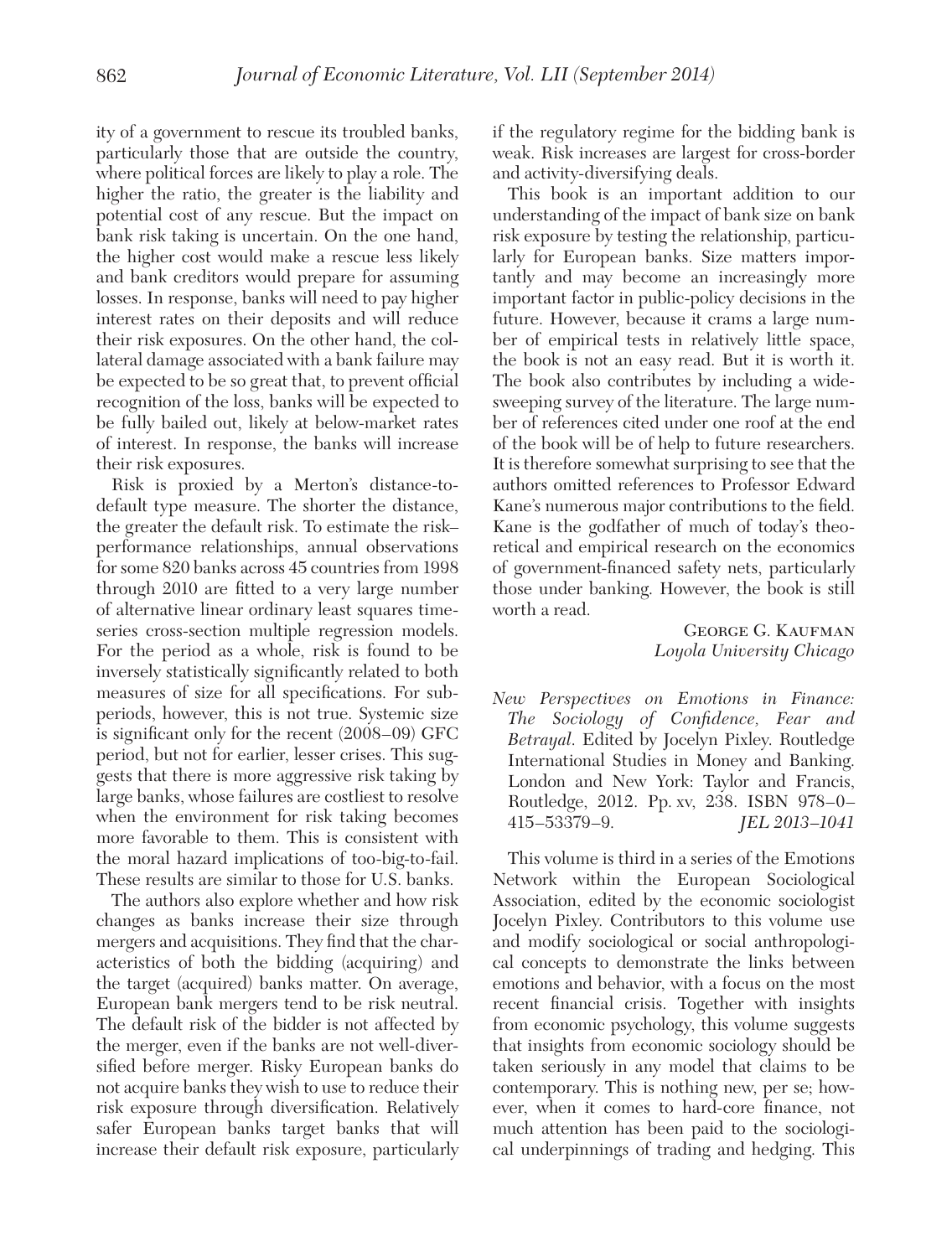volume tries to fill this gap by linking historical theories of money and emotions, analyzing the incentive structure behind traders and bankers by looking at organizational structures in the financial industry, inspecting the fragility of trust underpinning money circulation between financial institutions and throwing light on how investors have come to terms with the obvious fraud leading up to the financial crisis. In addition, cultural aspects are studied from narratives of prisoners of war camps in Japan, where different trading mechanisms established themselves depending on the origin of the majority of the prisoners in a given camp. Plus, a European perspective on the financial crisis is given.

I'd like to concentrate on two chapters of this edited volume that I found extremely insightful, and which I recommend very highly to any interested reader, economist or not. The first one is by sociologist Brooke Harrington on "Shame and Stock Market Losses: The Case of Amateur Investors in the U.S." The second by sociologist Benjamin Manning: "Nicotine for Protein: Culture and the Emotions of Hard Trading in Japanese Prisoner of War Camps."

Drawing upon her long-term observation of investment clubs, along with in-depth interviews and extensive survey data, Harrington investigates how people continue to participate in an activity where they know they are being deceived and defrauded. During the 1990s, the United States underwent a dramatic transformation: investing in stocks, once the province of the privileged elite, became a mass activity involving more than half of Americans. By joining investment clubs, millions of people across the socioeconomic spectrum became investors for the first time, pouring billions of dollars annually into the U.S. stock market and holding significant positions in some of the nation's largest firms. Despite evidence of large-scale fraud, from the Enron accounting scandal to the role of formerly trusted institutions like Goldman Sachs and Fannie Mae in precipitating the subprime mortgage crisis, American's participation in the stock market hasn't decreased significantly. For this particular chapter, Harrington draws on interviews with fifty amateur investment club members in the San Francisco Bay area (twenty-eight men and twenty-two women) in 2004. These are members

of seven investment clubs with varying compositions, either all men, all women, or mixed gender. Of the seven clubs, four were still together and active in 2004 and three had ceased to exist. Most of the investors experienced a period of shock and paralysis upon learning that they had been deceived (not by their investment club members, but by the financial "system" as such, through deceptive accounting practices and other forms of financial misconduct). They commonly expressed feelings of resignation, rather than betrayal. Interestingly, they also showed feeling of attachment and loyalty toward their investment partners. One member makes this clear by stating: "We did not lose money because we made bad decisions; we lost money because the market was sinking under its own corruption." All groups that stayed together showed signs of adapting a coping mechanism in which the group remained the focal point in a kind of identity reconstruction. Shame, often called the "master emotion of everyday life" (Scheff and Retzinger 2000), was not allowed to be the overwhelming emotion. I would have liked Harrington to go a bit further in analyzing who stayed together and who did not. While numbers are small, it seems interesting that all mixed groups fell apart, while all "all men" clubs and half of the "all women" clubs remained active. Identity reconstruction does seem to play a role and, as such, it might be easier to sustain another layer of identity—that of the investor—in a congruent natural identity environment.

It's paradoxical that the other chapter that attracted my attention was one that states that, "opportunities for experimentation in the social sciences are limited." I could not disagree more. The use and usefulness of experiments, in particular in economics, has undoubtedly been acknowledged, not the least by the Nobel Prize committee who has awarded four economics prizes to researchers using experimental methods as part of their research. But before quibbling with this further, let's look at what Manning has to tell us about culture and its influence on the emergence of norms. He draws upon so-called "natural experiments" that are provided by studying the emergence of exchange in Japanese prisoner of war (POW) camps. Japan's POW camps were places of extreme depriva-